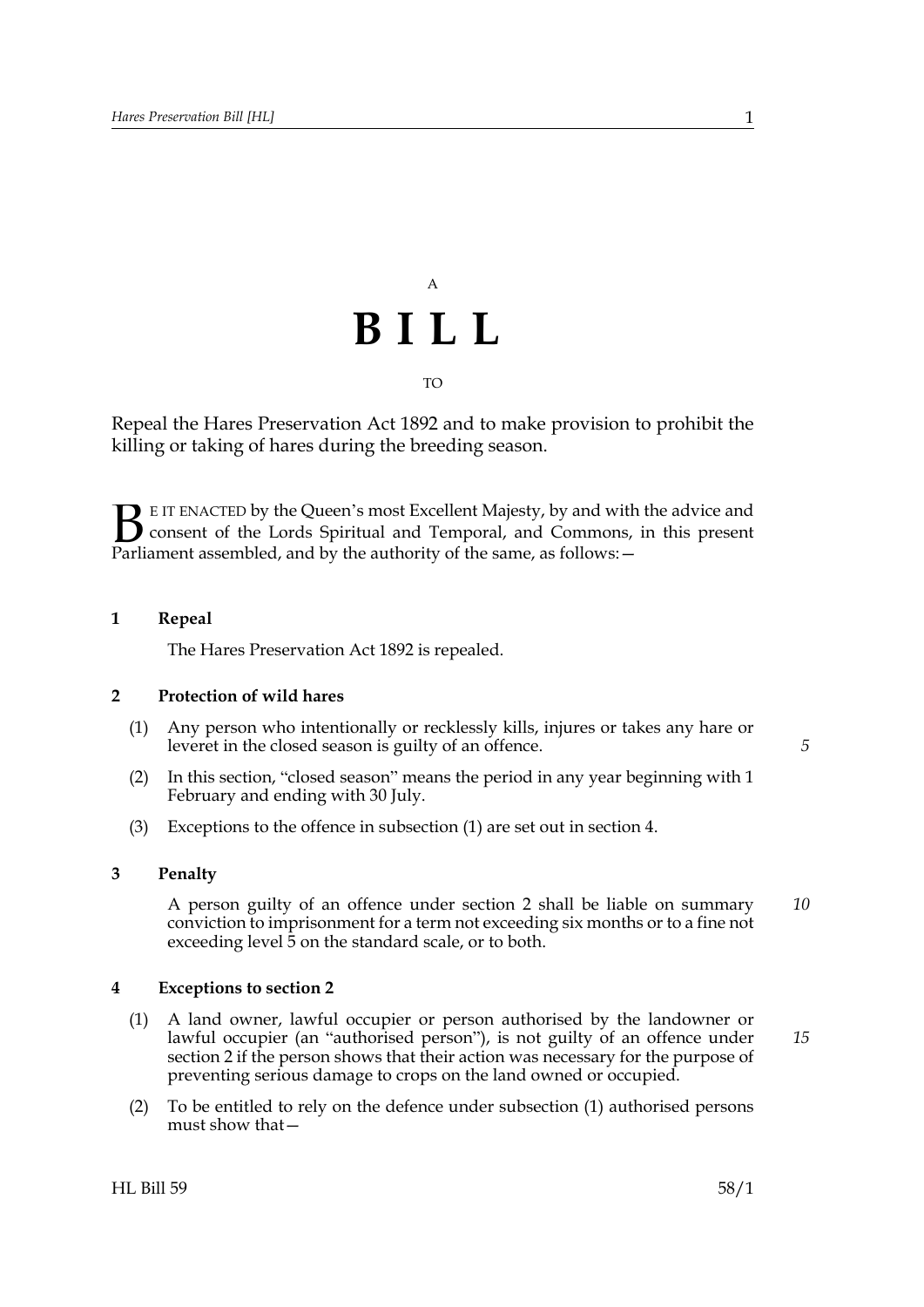- (a) they had reasonable grounds for believing that hares of the same species had caused serious damage to crops on the land; (b) it was likely that further damage would be caused to the crops and the damage was likely to be serious; (c) non-lethal methods had failed; and (d) their action was necessary for the purpose of preventing the damage. (3) To be entitled to rely on the defence under subsection [\(1\)](#page-0-3) authorised persons must also show that— (a) they obtained a licence under section 16 of the Wildlife and Countryside Act 1981, prior to the action; or (b) they notified the appropriate local authority as soon as reasonably practicable after the action was taken that they had taken it. (4) A person is not guilty of an offence under section [2](#page-0-1) if the person shows that the animal had been so seriously disabled, otherwise than by their unlawful act, that there was no reasonable chance of its recovering. (5) A person is not guilty of an offence under section [2](#page-0-1) if they show that the animal— (a) had been disabled otherwise than by their unlawful act; and (b) was taken solely for the purpose of tending it and releasing it when no longer disabled. **5 Extent, commencement and short title** (1) This Act extends to England and Wales only *5 10 15 20*
	- (2) This Act comes into force at the end of the period of one month beginning with the day on which it is passed.
	- (3) This Act may be cited as the Hares Preservation Act 2020.

*25*